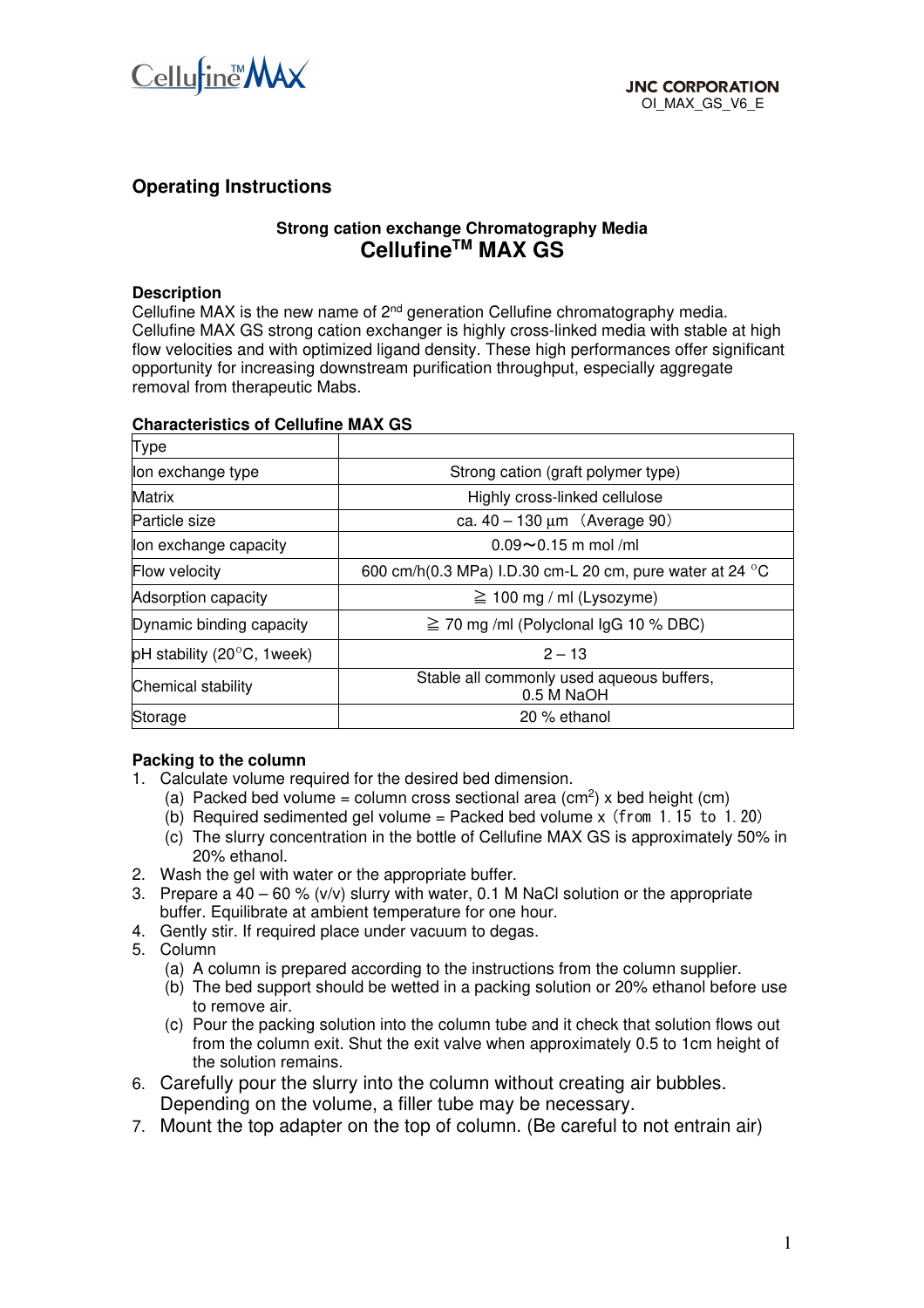

- 8. Open the column outlet and begin pumping elution buffer for 10 min at 1000cm/h or 0.3 MPa. Caution: do not excess the operation pressure limit for the selected column.
- 9. Mark the gel bed height. Stop the pump and shut the column outlet valve.
- 10. Disconnect the top adapter line from the pump. Loosen the adaptor seal and move the top adapter down to mark the gel bed reached at packing.
- 11. After the bed stabilizes, lock the adapter and reconnect the line from the pump. Equilibrate with 10 column volumes of adsorption buffer before sample loading.

#### **Packing to the fixed length column**

- 1. Calculate volume required of the desired bed dimension.
	- (a) Packed bed volume= column cross sectional area  $(cm^2)$  x bed height  $(cm)$
	- (b) Required sedimented gel volume=Packed bed volume x (from 1.15 to 1.20)
	- (c) Note: When using a packing connector, the amount of excess gel corresponds to the required sedimentary gel volume.
	- (d) The slurry concentration in the bottle of Cellufine MAX GS is approximately 50 % in 20 % ethanol.
- 2. Wash the gel with water or the appropriate buffer.
- 3. Prepare 40– 60 % (v/v) slurry with water or the appropriate buffer (high salt). Equilibrate at ambient temperature for one hour.
- 4. Gently stir. If required place under vacuum to degas.
- 5. Column
	- (a) A column is prepared according to the instructions from the column supplier.
	- (b) The bed support wetted in a packing solution or 20 % ethanol before use to remove air.
	- (c) Pour the packing solution into the column tube and it check that solution flows out from the column exit. Shut the exit valve when approximately 0.5 to 1cm high of the solution remains.
- 6. Carefully pour the slurry into the column and packing connector without creating air bubbles. Depending on the volume, a filler tube may be necessary.
- 7. Mount the top adapter on the top of packing connector.
- 8. Open the column outlet and begin pumping elution buffer for 10 min at 1000cm/h or 0.3Mpa. Caution: do not excess the operation pressure limit for the selected column.
- 9. Stop the pump and shut the column outlet valve.
- 10. Disconnect the top adapter line from the pump. Remove the packing connector. Before remove excess medium from the packing connector, if necessary.
- 11. Mount the top adapter, lock the adapter and reconnect the line from the pump. Equilibrate with 10 column volumes of adsorption buffer before sample loading.

#### **Evaluation of packing**

See appendix 1

### **Operating Guidelines**

#### **General Operation**

Typically, adsorption to Cellufine MAX Cation Exchange medium occurs in relatively low ionic strength (e.g., below 0.1 M NaCl) in the pH range from 4.0- 9.0 below the *pI* of the target protein.

The binding capacity is strongly affected by pH and conductivity. Under these conditions, proteins with neutral or net negative charge will bind. Bound components are then resolved by stepwise elution with buffers containing progressively higher salt concentration or by elution with a linear salt gradient.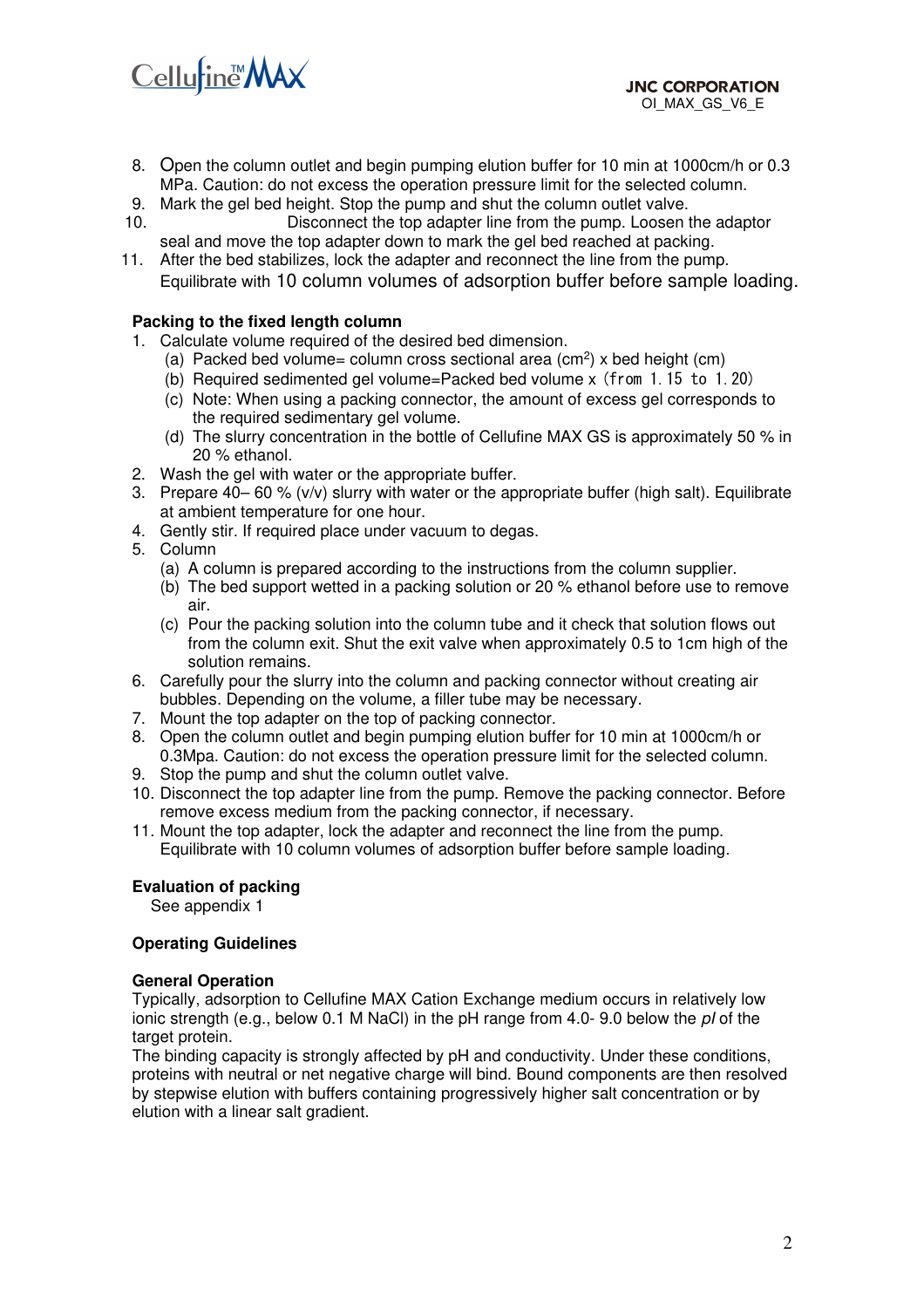

#### **Sample Preparation and Load**

Prepare sample by centrifugation or microfiltration to remove insoluble material. Samples should be prepared to a concentration of  $1 - 20$  mg/ml, in binding buffer or at comparable conditions of ionic strength and pH. If necessary, exchange sample buffer using dialysis, diafiltration or desalting chromatography.

#### **Recommended Buffers**

Adsorption buffer: 0.01–0.05 M sodium acetate (pH 4 to 6) or 0.01-0.05 M phosphate or Tris-HCl (pH 6 to 9)

Elution buffer:  $0.1 - 2.0$  M sodium chloride in adsorption buffer.

Other common buffer systems may be used. For additional information on chromatographic methods of protein purification, see References.

#### **Regeneration and equilibration**

After separation, wash the binding material with over 5-bed volumes of high ionic strength solution (1-2 M NaCl). After washing the column, pump an additional 5-bed volume of adsorption buffer, or until the column eluate will be stable pH and conductivity values.

#### **Depyrogenation**

Wash the column with 5-bed volumes of 0.2 M NaOH, let stand for 16 hours, and then wash with endotoxin-free water or equilibration buffer.

• 0.2 M NaOH-20% EtOH is effective for endotoxin removal. Moreover 0.2 M NaOH-90% EtOH can rapidly decrease LPS, with contact for at least 2 hours.

#### **Chemical and Physical Stability**

Stable in:

Most salts (NaCl, (NH4)2SO4, etc.), Alcohol (30 % (v/v) IPA, 70 % (v/v) EtOH), Urea (6 M) and Guanidine-HCl (6 M)

pH 2-13 at 20 ºC,1 week

#### **Cleaning-in-place (CIP)**

Cellufine MAX GS performance remains constant for at least 100 CIP operating cycles employing 0.5 M NaOH by 10 CV washing.

#### **Flow Rate**

Cellufine MAX GS is based on highly cross-linked cellulose gel, and are stable at high flow velocities.

 1,000 cm/h in a 2.2 cm diameter column with 20cm bed height at < 0.3 MPa. Over 500 cm/h 30 cm diameter column with 20 cm bed height at < .3 MPa.

#### **Storage**

Store unopened container at ambient temperature. Do not freeze.

Short-term storage for bulk and column (2 weeks or less) can be at a room temperature with pH 2 to pH 13. It is possible to store under alkaline condition at less than 20 °C as recommendation.

0.5 M NaOH : for less than 2 weeks, at 20  $°C$ 

Longer storage should be in neutral buffer containing 20 % ethanol, at  $2 - 25$  °C. Do not freeze.

#### **Shelf Lifetime**

5 years from date of manufacture

#### **References**

1. Harris, E.L.V. and Angal, S., *Protein Purification Methods: A practical Approach*. New York: Oxford University Press, 1989.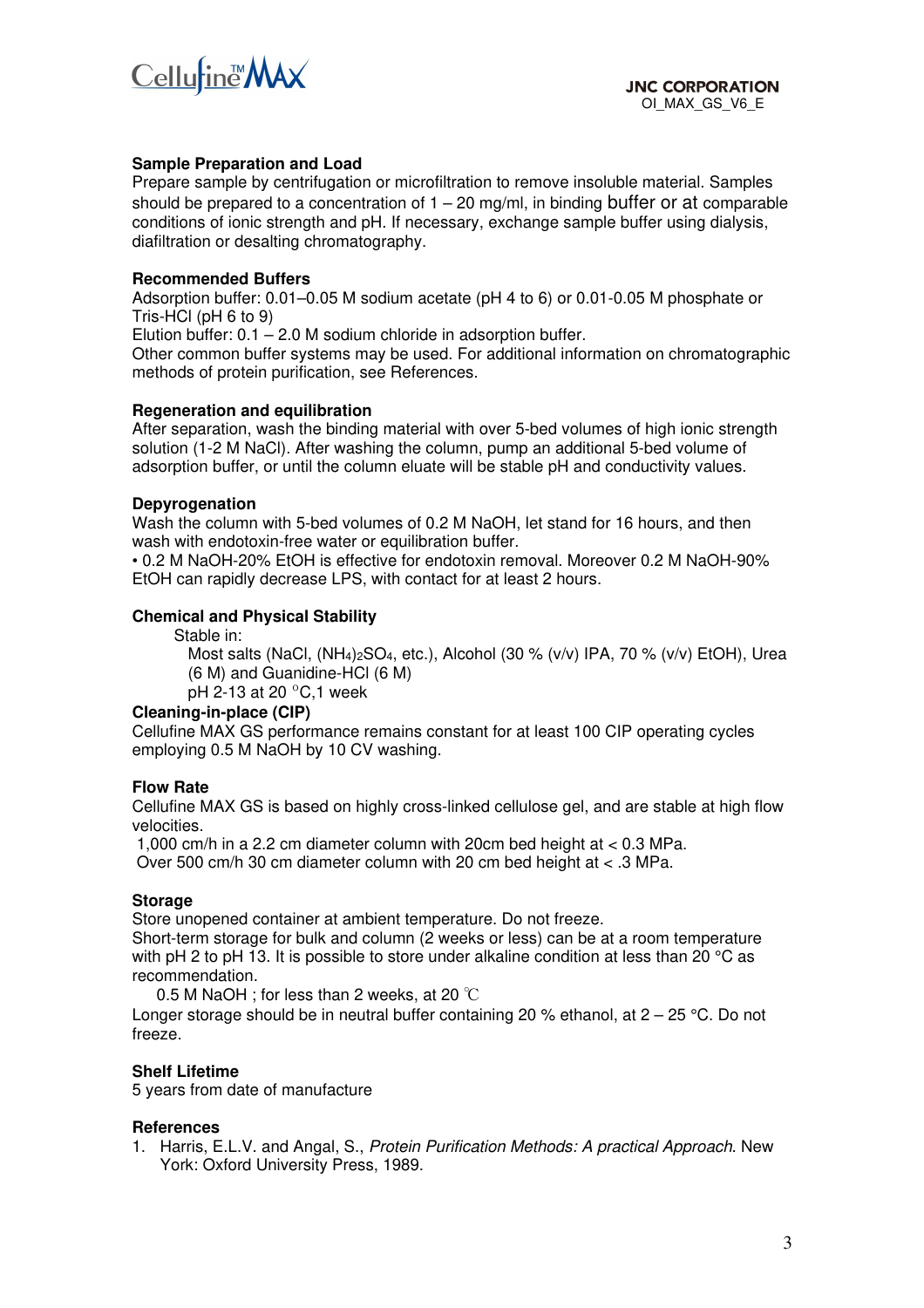

2. Janson, J.-C. and Ryden, L., *Protein Purification: Principles, High Resolution Methods,*  and Applications. 2<sup>nd</sup> ed. New York: John Wiley & Sons, Inc., 1998

| Media type                    | Pack Size                         |          |        |        |       |       |  |
|-------------------------------|-----------------------------------|----------|--------|--------|-------|-------|--|
|                               | $MC^*$ 1mL x 5 $\vert$ MC 5mL x 5 |          | 100 mL | 500 mL | -5 L  | 10 L  |  |
| Cellufine <sup>™</sup> MAX GS | 21300-51                          | 21300-55 | 21300  | 21301  | 21302 | 21303 |  |

#### **Product Ordering Information** (Catalogue No.)

MC = Mini-Column

# **JNC CORPORATION**

Life Chemicals Division

2-1, Otemachi 2-Chome, Chiyoda-ku, Tokyo 100-8105, Japan Phone +81-3-3243-6150, Fax+81-3-3234-6219 E-mail: cellufine@jnc-corp.co.jp http://www.jnc-corp.co.jp/fine/en/cellufine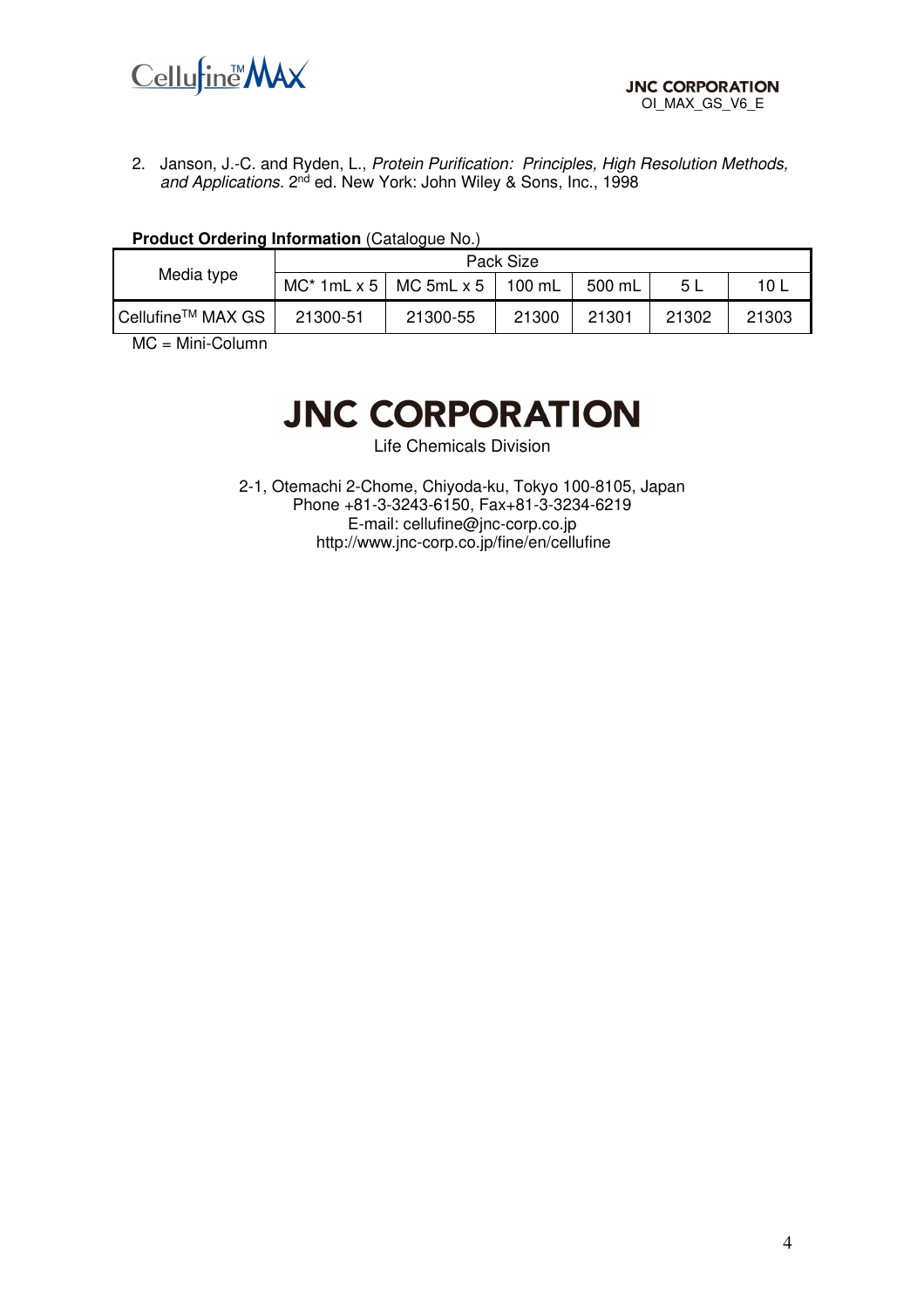

# **Appendix 1: Evaluation of column packing of Cellufine**

Evaluation methods for the packing status of a column can employ indices, such as the number of (theoretical) plates (N), the height equivalents to a theoretical plate (HETP), and a symmetry factor (As).

The selected evaluation indices are affected by the measurement condition. For example, they vary with changes in the difference between the diameter/height of a column, the difference in piping, solvent sample volume, the flow velocity, temperature, etc. Therefore, it is necessary to use the same measurement conditions each time.

| Conditions           |                                               |
|----------------------|-----------------------------------------------|
| Sample volume        | 1 % (MAX 2.5%) of column bed volume           |
| Sample concentration | 1-2 %(V/V) acetone or 1 M NaCl                |
| Flow rate            | $\sim$ 30 cm/h (X mL/hr/column cross section) |
| Detector             | UV, conductivity                              |



V o lu m e or T im e

| Formula                                           |             | Column length [ cm or m                        |
|---------------------------------------------------|-------------|------------------------------------------------|
| $HETP = L/N$<br>$N = 5.54$ x (Ve/Wh) <sup>2</sup> | Ve          | Elution time or volume                         |
|                                                   | Wh          | Half of width of peak                          |
| $As = b/a$                                        | a,b         | Peak width of 10% peak hight (a)front, (b)rear |
|                                                   | <b>Note</b> | Ve, Wh and a, b should have same dimensional   |
|                                                   |             | units                                          |

(Note)

Generally, a larger value of N is good. (Likewise a smaller value of HETP is good.) The asymmetry factor value (As) should be close to 1. Generally, acceptable symmetry values range from 0.8-1.6.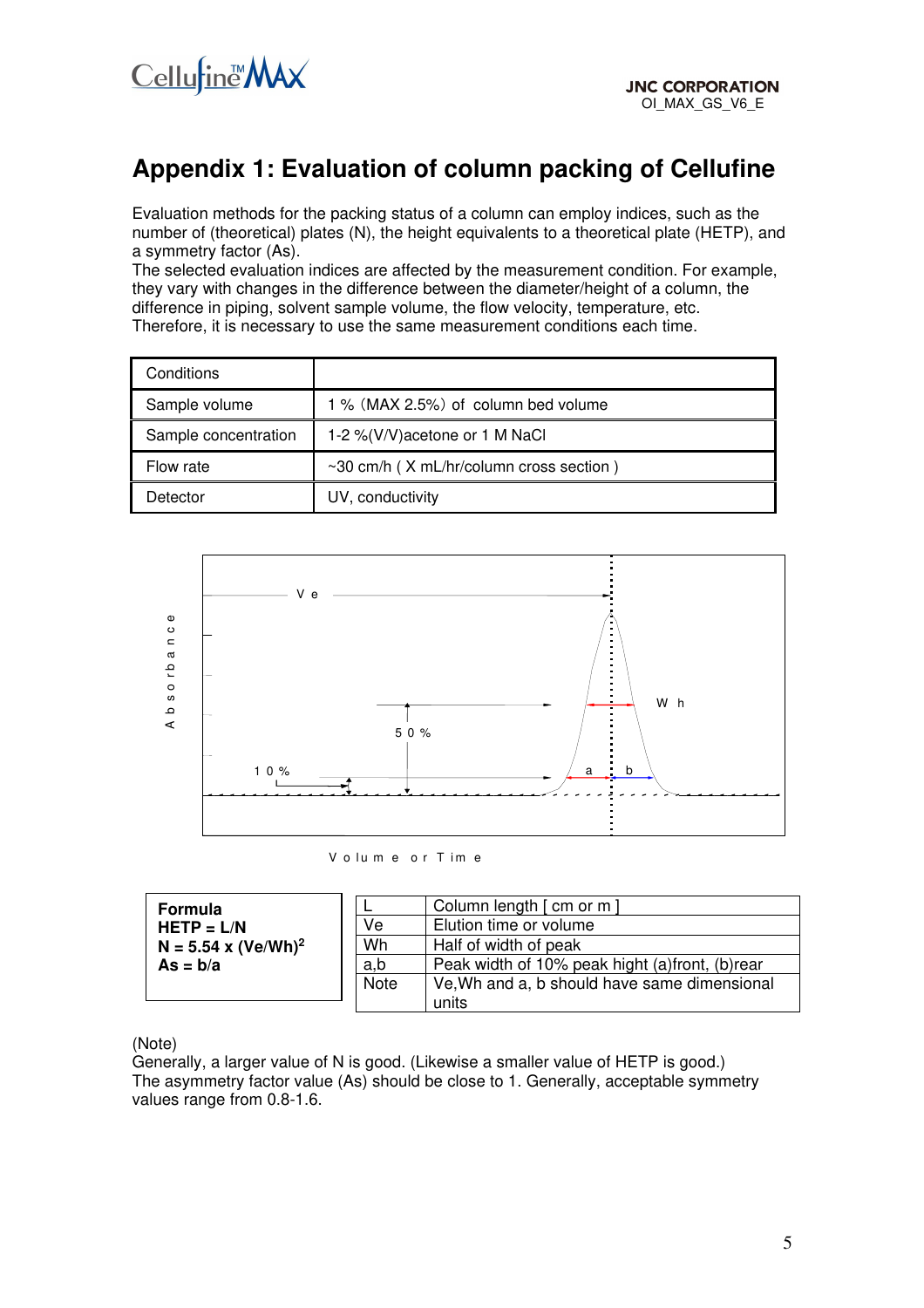

# **TERMS AND CONDITIONS OF SALE**

1. **Acceptance**-Buyer's placement of this order shall create a contract subject to and expressly limited by these terms and conditions. Acceptance may only be made on the exact terms and conditions hereof and if additional or different terms are proposed by Buyer, such response shall constitute a counteroffer. **THE TERMS OF THIS CONTRACT SHALL SUPERSEDE ANY CONFLICTING TERMS CONTAINED ON BUYERS PURCHASE ORDER OR ANY DOCUMENT OR INSTRUMENT SUBMITTED BY BUYER**.

2. **Prices, Taxes and Payment** - All prices are firm unless otherwise agreed to in writing. JNC Corporation reserves the right to change the prices and specifications of its Products at any time without notice. Any tax, duty, custom or other fee of any nature imposed upon this transaction by

any federal, state or local governmental authority shall be paid by Buyer in addition to the price quoted or invoiced. In the event JNC Corporation is required to prepay any such tax, Buyer will reimburse JNC Corporation. Payment terms shall be net 30 days after shipment by JNC Corporation. An interest charge equal to 1½% per month (18% per year) will be added to invoices outstanding beyond 30 days after shipment. In addition JNC Corporation reserves the right to require C.O.D. payment terms from any Buyer whose account is overdue for a period of more than 60 days or who has an unsatisfactory credit or payment record. JNC Corporation may also refuse to sell to any person until overdue accounts are paid in full.

3. **Delivery and shipment** - JNC Corporation will make every effort to ship the Products or provide the services hereunder in accordance with the requested delivery date, provided, that JNC Corporation accepts no liability for any losses or for general, special or consequential damages arising out of delays in delivery. Shipment of all Products shall be F.O.B. point of distribution by JNC Corporation; identification of the Products shall occur when they leave JNC Corporation's point of distribution, at which time title and risk of loss shall pass to Buyer. All shipment costs shall be paid by Buyer and if prepaid by JNC Corporation the amount thereof shall be reimbursed to JNC Corporation.

4. **Inspection** - Buyer shall be responsible for inspecting all Products shipped hereunder prior to acceptance, provided, that if, Buyer shall not have given JNC Corporation written notice of rejection within 30 days following shipment to Buyer, the Products shall be deemed to have been accepted by Buyer.

5. **Disclaimer of Express and Implied Warranties** - The Products shall be covered by the applicable JNC Corporation standard warranty. **NO OTHER EXPRESS OR IMPLIED WARRANTY IS MADE WITH RESPECT TO THE PRODUCTS. JNC CORPORATION EXPRESSLY EXCLUDES THE IMPLIED WARRANTIES OF MERCHANTABILITY AND OF FITNESS FOR A PARTICULAR PURPOSE.** Any model or sample furnished to the Buyer is merely illustrative of the general type and quality of goods and does not represent that the Products will conform to the model or sample. Buyer's remedies under JNC Corporation's warranty shall be limited to repair or replacement of the Product or component which failed to conform to JNC Corporation's warranty. **JNC Corporation shall not be liable for any consequential damages or economic loss or property damage incurred by Buyer.** 

6. **Returned Goods** - No Products shipped under this contract may be returned without the express prior authorization of JNC Corporation. All returns of Products are subject to a restocking charge. No returns will be authorized after 120 days following shipment to Buyer.

7. **Technical Advice** - JNC Corporation may, at Buyer's request, furnish technical assistance, advice and information with respect to the Products if and to the extent that such advice, assistance and information is conveniently available. It is expressly agreed that there is no obligation to